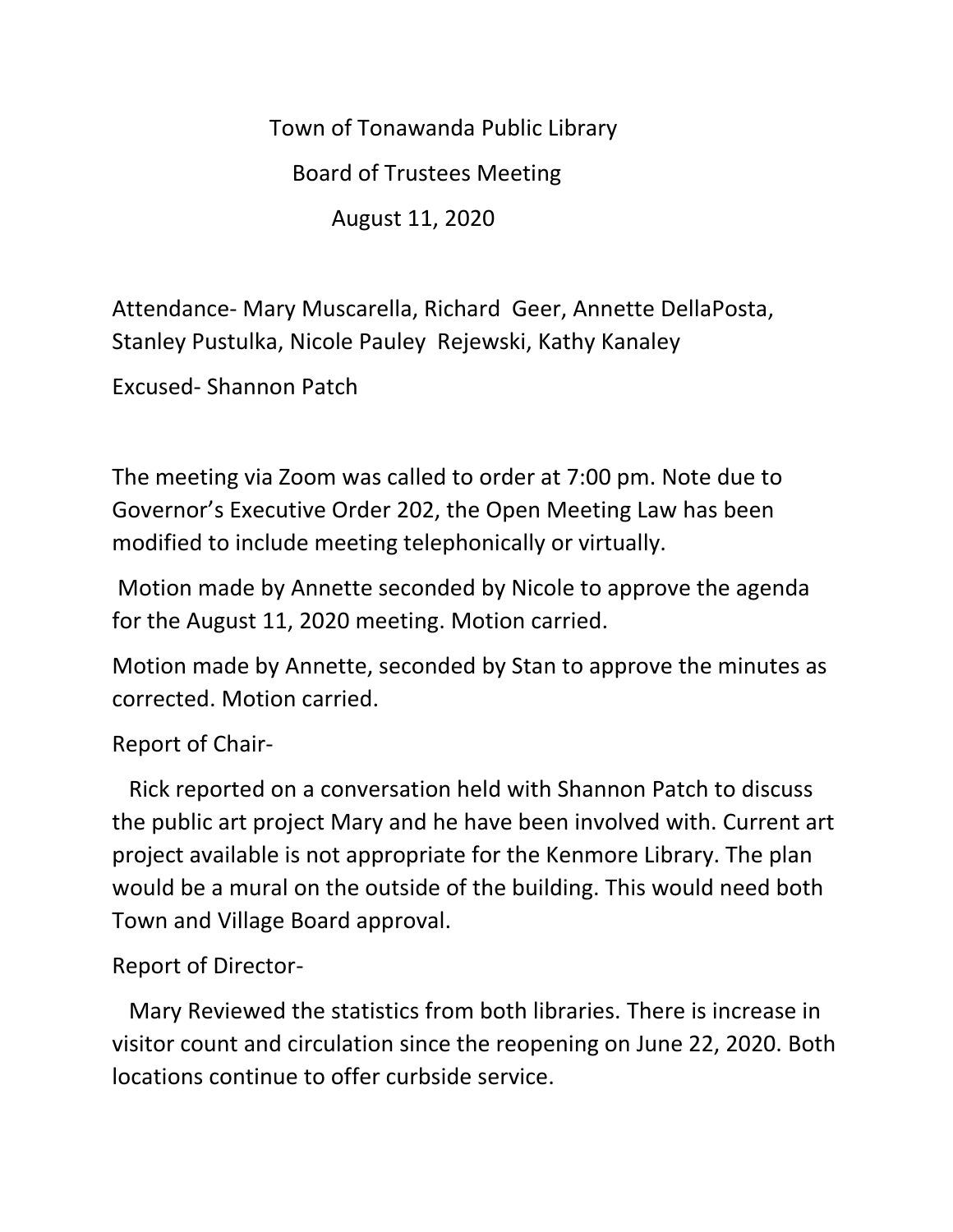Facetime Storytime live on Tuesday and Thursday had a combined 1,329 views. Weekly Facebook Challenges reached 1,764 patrons.

Summer reading challenge sign up continues.

Tutoring has resumed by appointment.

Libraries are open a total of 50 hours/ week – Kenmore 30 and Kenilworth 20. The NY State minimum standard of 55 hours week is currently waived due to the pandemic. We continue to follow the NY State recommended guidelines for staffing with a projected savings of \$73, 449.

We are not having any in person groups or hosting outside group meetings at least until Labor Day per Library Administration recommendations.

Items returned to the library are kept in quarantine for 96 hours not the previously recommended 72 hours.

The new meeting room is almost complete.

The Library hosted a Connectlife Blood Drive on July 30 reporting 17 donors.

An all staff meeting will be held via zoom Friday August 14, at 4pm.

Thank you cards were sent for \$50 donation from Stewart and Marion Frerotte in memory of Jeffrey Conley and to Mr. Robert Smith for his \$100 donation.

Grab bags containing a variety of donated and old books are assembled and sold.